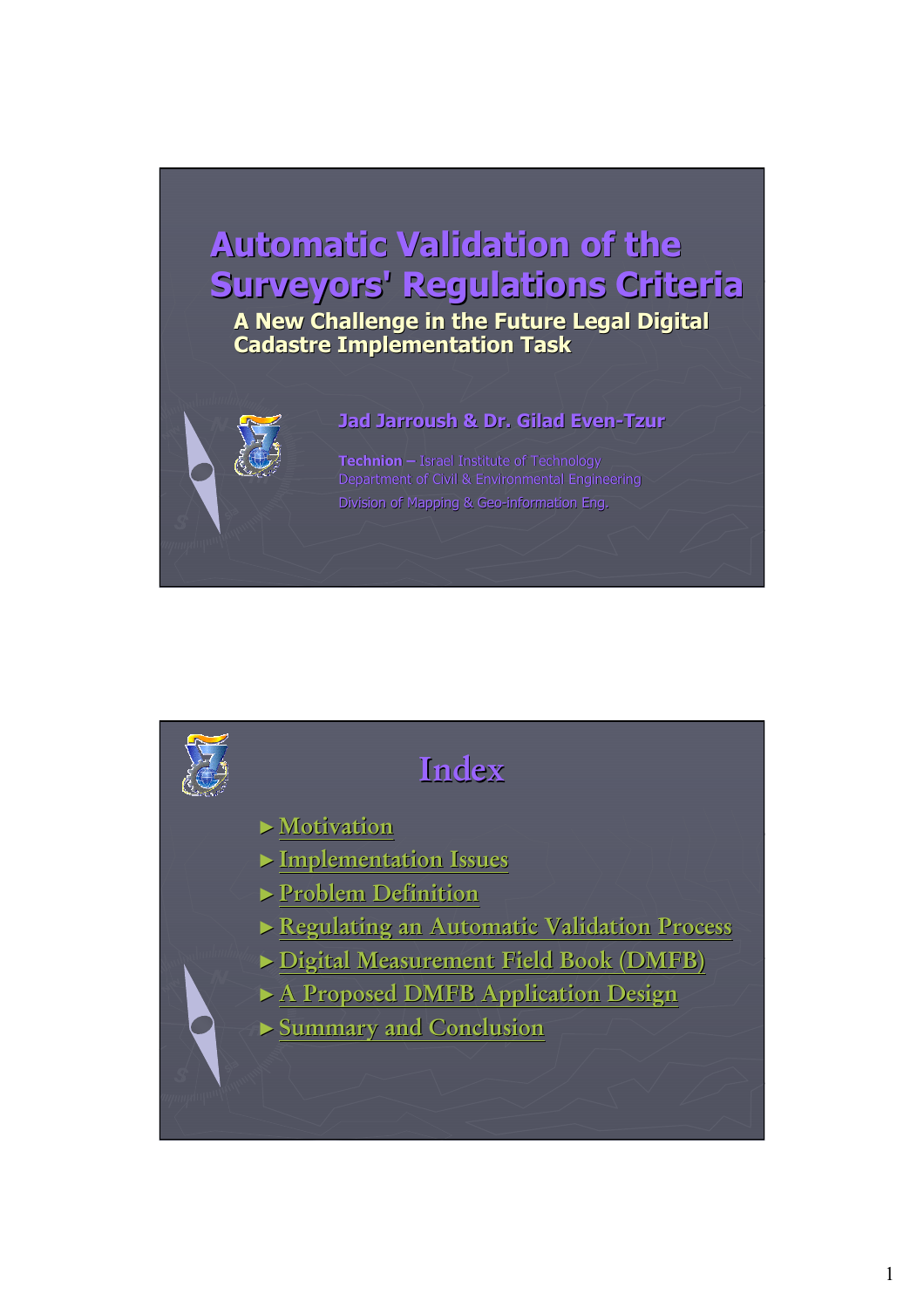

# **Motivation Motivation**

- ► **Toward** a new modern **legal digital** method for defining the **geodetic dimension** of the **cadastral basic layer**, as an alternative for the existing measurement-based documenting method.
	- High accuracy coordinates for the boundary points of the cadastral parcel.
	- Via new surveying equipment that is based on the Active Permanent GNSS Network of the country.
	- Cadastral points' coordinates are designed to be the main proof in the court (instead of the wedge…)

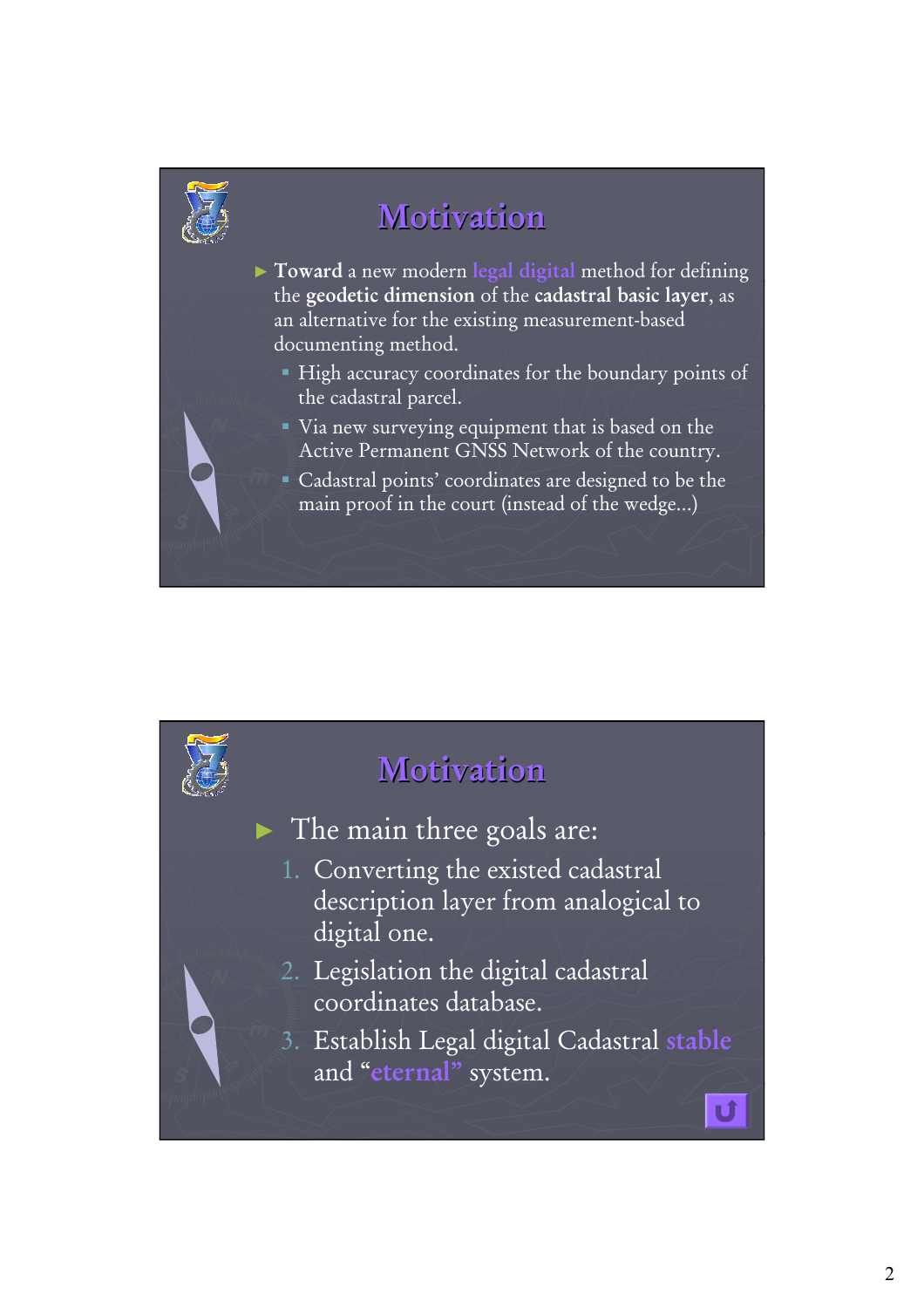

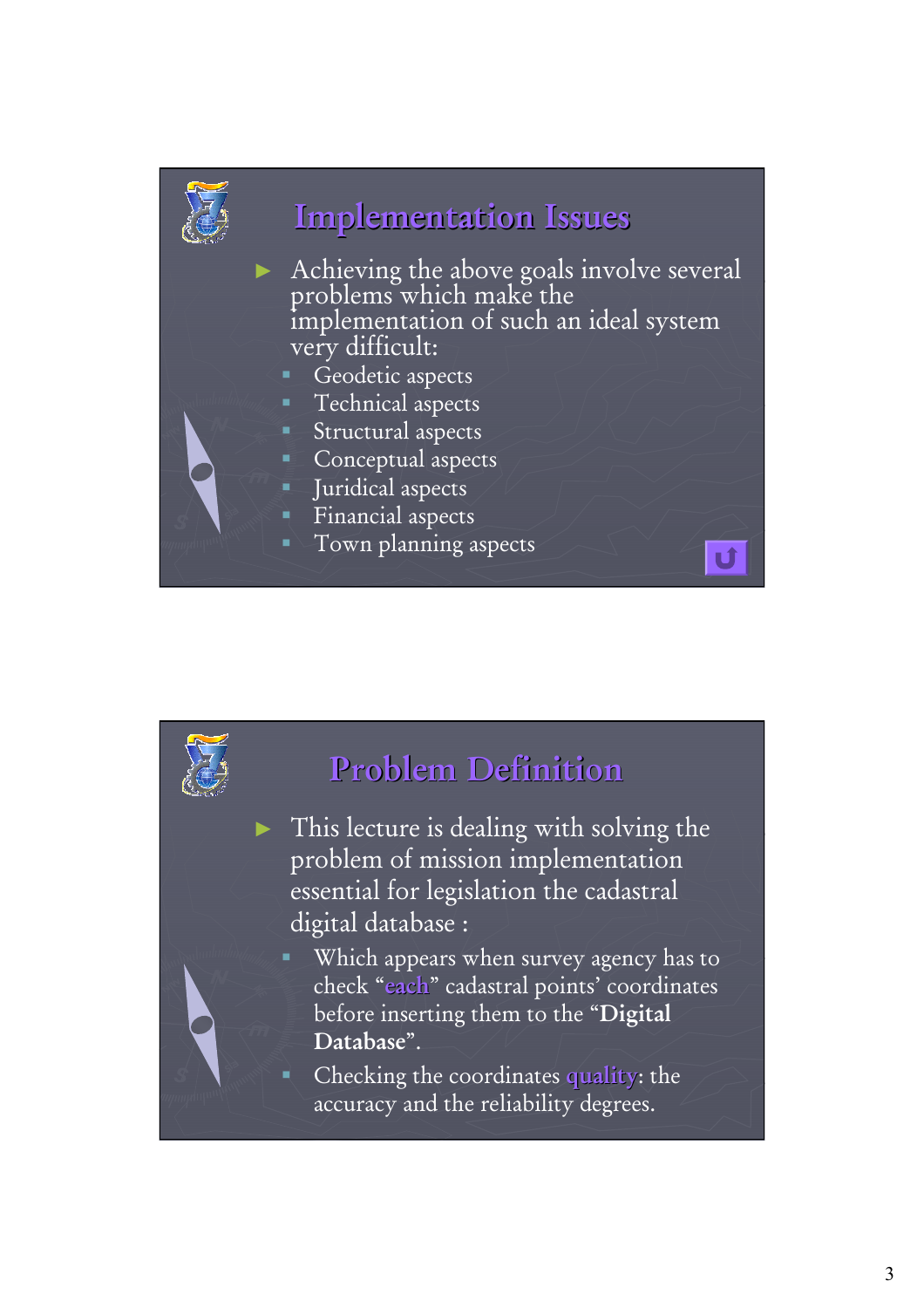

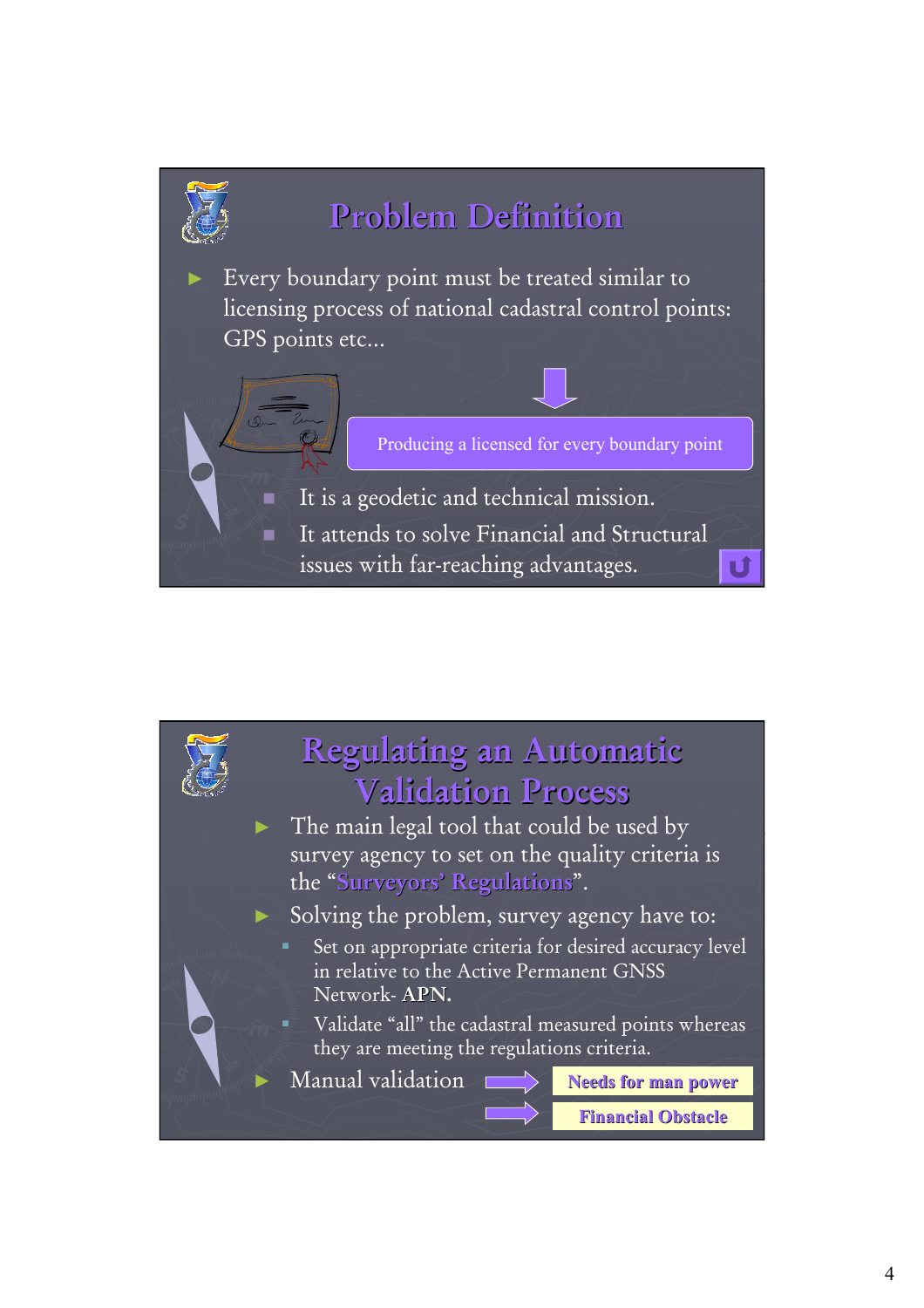

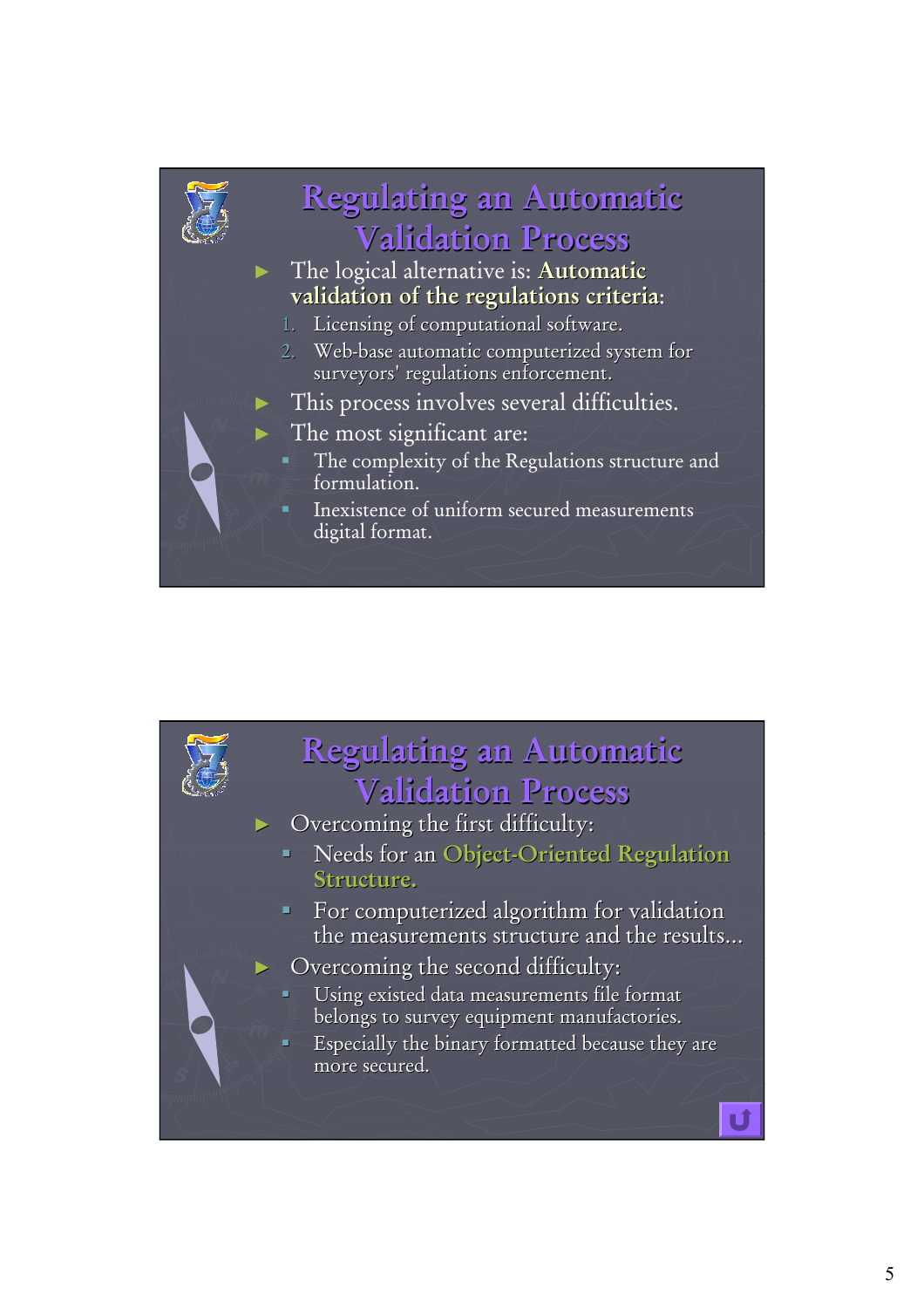

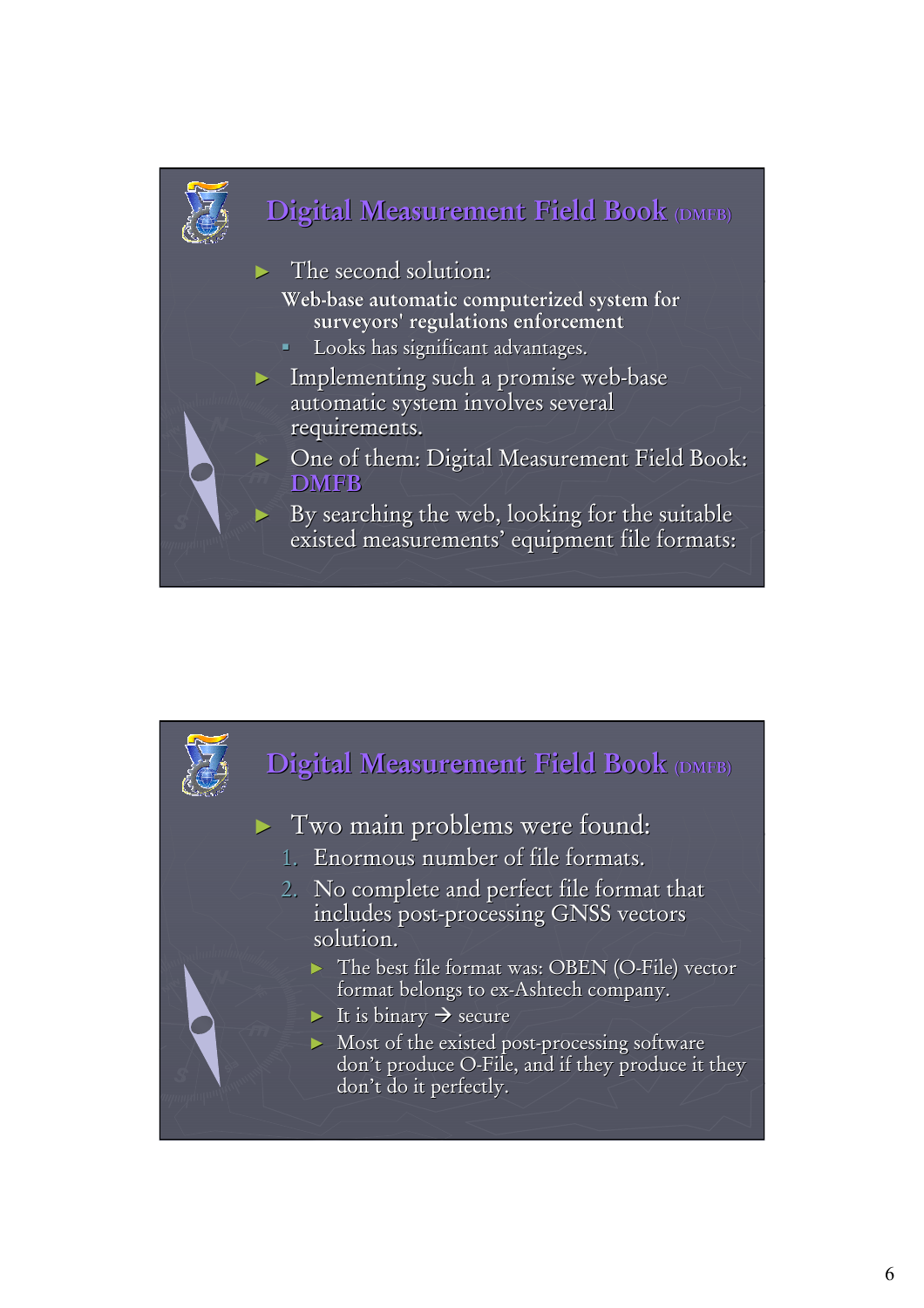

# **Digital Measurement Field Book (DMFB)**

#### ►Thus:

- **First problem: DMFB must enable several** measurements' data type formats.
- **Second Problem:** Using Rinex with O-files.
- $\triangleright$  For completing the data in the DMFB:
	- The surveyor and the project details must be added.
	- Data on the cadastral control points also must be added.
	- Matching points' names: measured points names with final projects points names.

đ

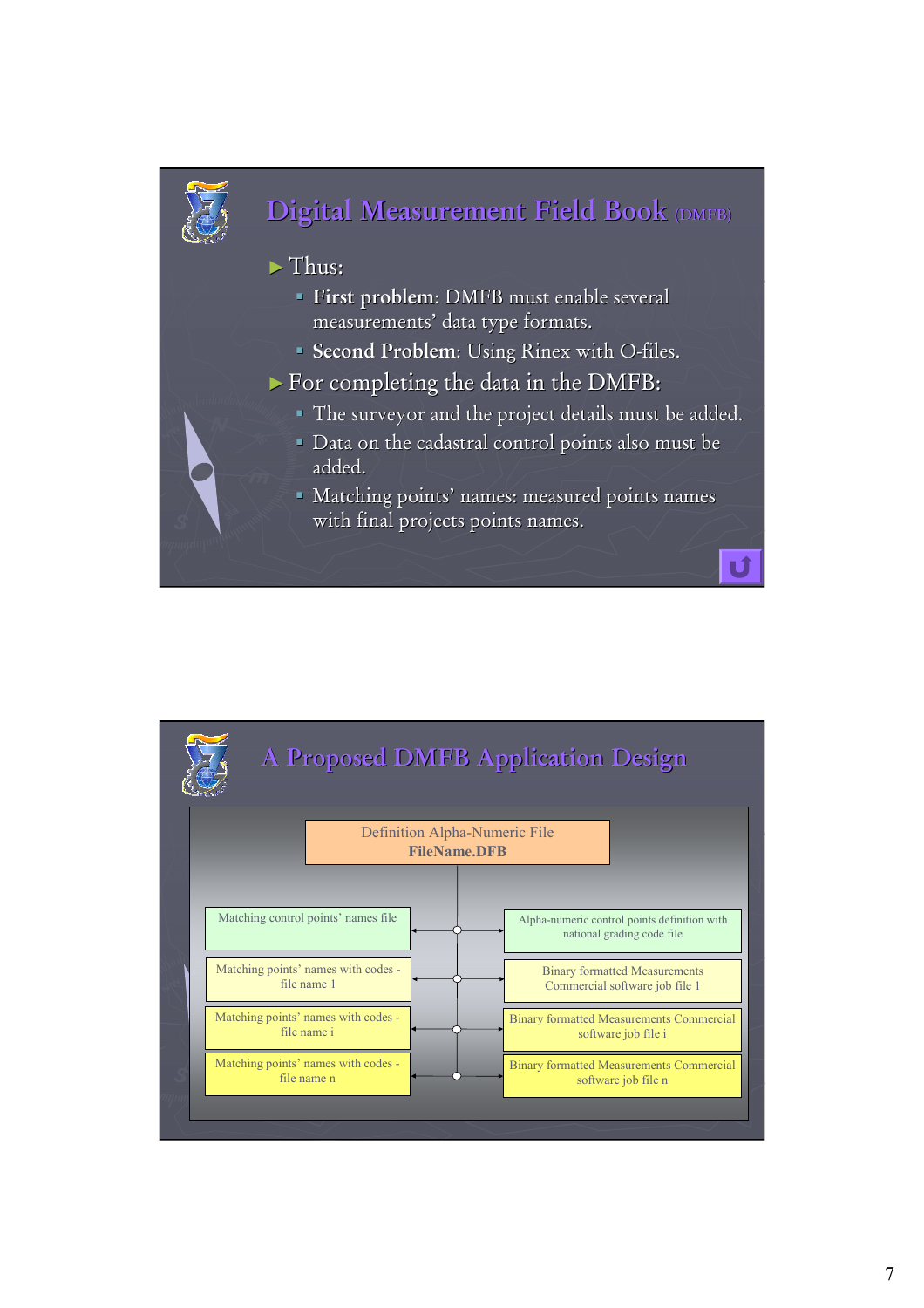|                                                | A Proposed DMFB Application Design                                                                                                                                                                             |                                                     |
|------------------------------------------------|----------------------------------------------------------------------------------------------------------------------------------------------------------------------------------------------------------------|-----------------------------------------------------|
|                                                | DigitalFieldBook                                                                                                                                                                                               | $\square$ $\times$<br>۳                             |
| File<br><b>Digital Measurements Field Book</b> |                                                                                                                                                                                                                |                                                     |
|                                                | Project details<br>Surveyor details                                                                                                                                                                            |                                                     |
|                                                | License number:<br>Project name:<br>Test1                                                                                                                                                                      | 1234                                                |
|                                                | Surveyor name:<br>Contract number:<br>123/2007                                                                                                                                                                 | Plone Plone                                         |
|                                                | Company name:<br>Block numbers:<br>16533                                                                                                                                                                       | Company Plone                                       |
|                                                | Surveyor Code:<br>Contract start date: 15/01/2007<br>Last Details                                                                                                                                              | ABC<br><b>Detault</b>                               |
|                                                | -Control points definition file details<br>Control points file:<br>Controle Test1.con<br>Matching points file: Match_Controls_Test1.mcp<br>$\sim$                                                              |                                                     |
|                                                | Me asuments file details<br>Measurements File Tode:<br>Topcon GTS7<br>easurements hie:<br>٠<br>TDS Job                                                                                                         | Meas1_Test1.gts7<br>$\sim$                          |
|                                                | Trimble DC Job<br>Matching points for<br>Mat Topcon GT S7<br>Topcon TopSurv JOB<br>OIBN single GPS vector File<br><b>OBN</b> multi GPS vector File<br><b>GPS Rinex Ubservations</b><br>Measurements' file Tupe | <b>Add Measurement File</b><br>Matching names file: |
|                                                | nzme:<br>Topcon GTS7<br>Meast Test                                                                                                                                                                             | Match MeasTest1.mbo                                 |
|                                                | Cancel                                                                                                                                                                                                         | <b>Execute DMFB</b>                                 |

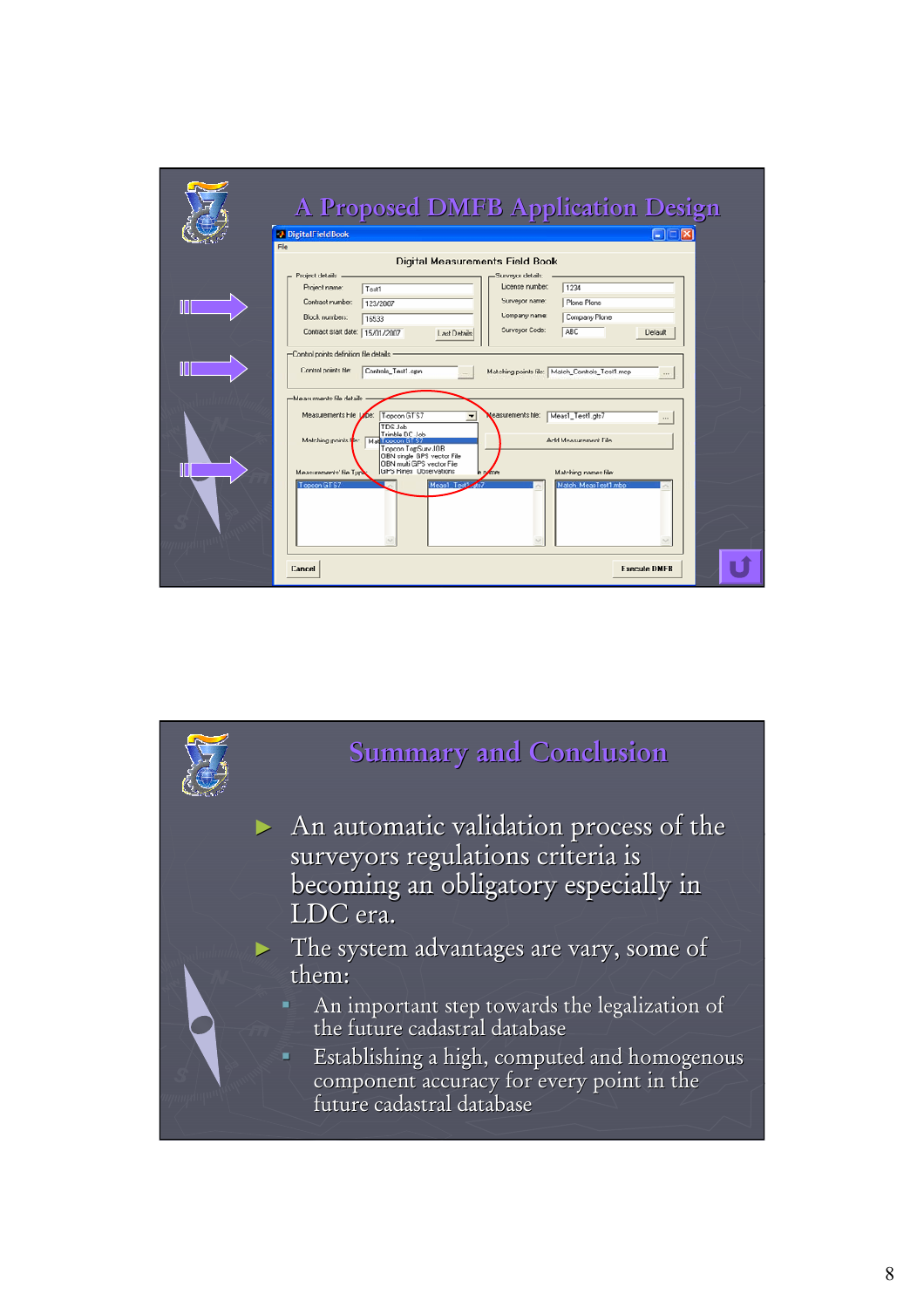

### **Summary and Conclusion**

- $\blacksquare$  Accelerating the cadastral point identity licensing process, and in return **accelerating the title registration accelerating the title process as a whole process as a whole**.
- **Providing statistical analysis tools** for the submitted data reports:
	- Enabling a review of the accuracy strictness degree recommended by the surveying regulations.